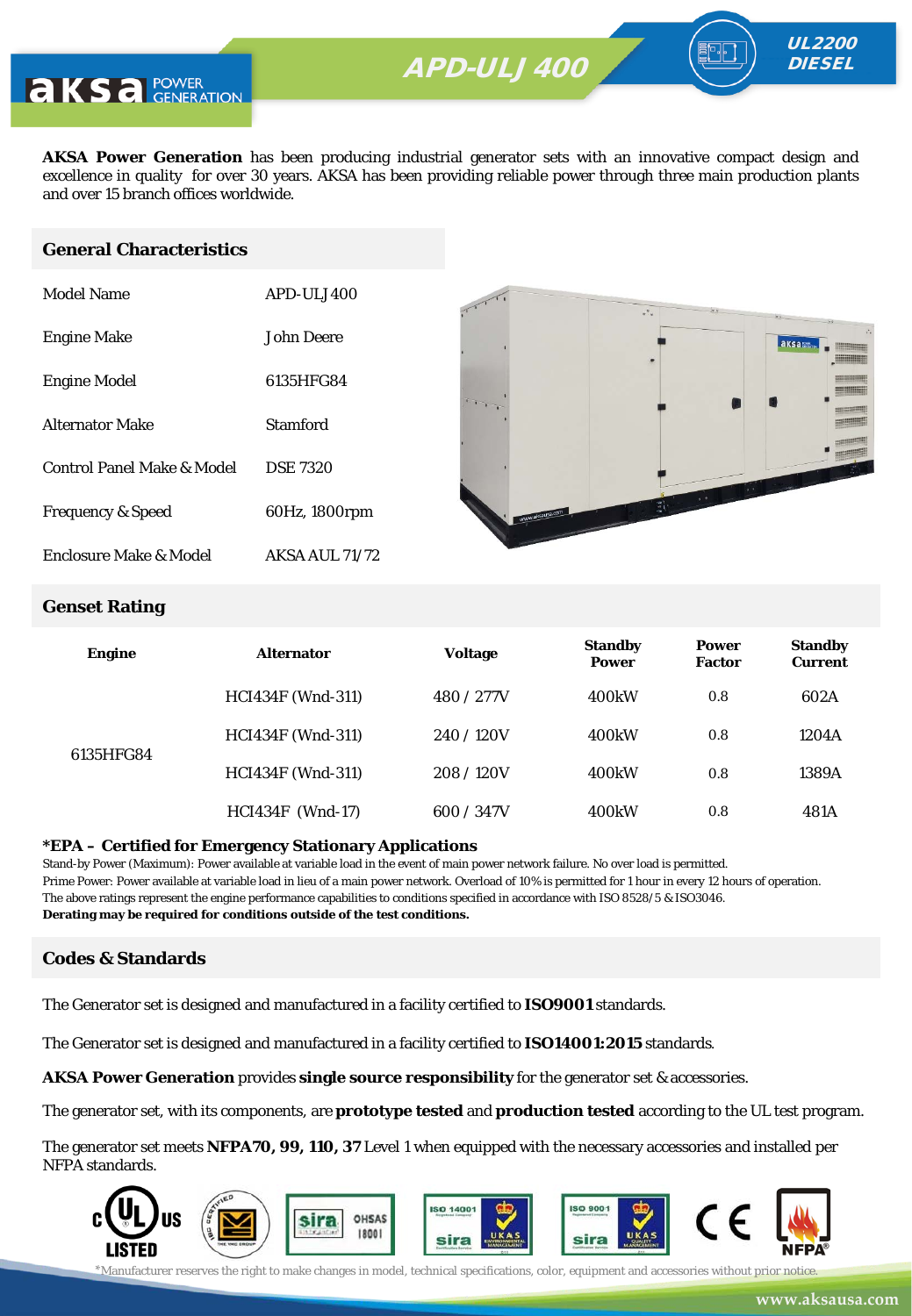



FO

### **Engine Data**

## **Electric System**

| Manufacturer                  | <b>John Deere</b>                        | <b>System Voltage</b>                                | 12V/24V                       |
|-------------------------------|------------------------------------------|------------------------------------------------------|-------------------------------|
| Model                         | 6135HFG84                                |                                                      | 6V for 12V system             |
| Displacement & Cylinders      | $13.5 L / 6$ Cylinders                   | Min Voltage at ECU during crank                      | 10V for 24V system            |
| <b>Engine Type</b>            | In-line, 4 Cycle                         | <b>Battery Qty, Rating</b>                           | 2 x 120Ah                     |
| <b>Engine Speed</b>           | 1800rpm                                  | <b>Cooling System</b>                                |                               |
| Engine Standby Power w/Fan    | 460 kW                                   | <b>Radiator Cooling System Type</b>                  | <b>Closed Circuit</b>         |
| Aspiration                    | Turbocharged & Air to Air<br>Aftercooled | <b>Radiator Ambient Temp</b>                         | $>50\degree C$                |
| <b>Compression Ratio</b>      | 16.0:1                                   | <b>Coolant Capacity, Engine Only</b>                 | 19 quart                      |
| Bore / Stroke                 | $132$ mm $/ 165$ mm                      | Max Top Tank Temp                                    | 221 °F                        |
| Governor type                 | Electronic                               | Thermostat, Start - Fully Open                       | $180 - 198$ °F                |
| Engine crankcase vent system  | <b>Open</b>                              | <b>Exhaust System</b>                                |                               |
| <b>Fan Power</b>              | 18.4kW                                   | <b>Exhaust Temperature</b>                           | 981 °F                        |
| <b>BMEP, Standby Power</b>    | 2271 kPa                                 | <b>Max Allowable Exhaust</b><br>Restriction          | 7.5 kPa                       |
| <b>Friction Power</b>         | 41kW                                     |                                                      |                               |
| Designed / Calibrated to Meet | EPA Tier 3                               | <b>Exhaust Gas Flow</b>                              | $2606$ ft <sup>3</sup> /min   |
| <b>Fuel System</b>            |                                          | <b>Air Intake System</b>                             |                               |
| <b>ECU Description</b>        | L15 Controller                           | <b>Engine Air Flow</b>                               | $996 \text{ ft}^3/\text{min}$ |
| Max Fuel Inlet Temperature    | 212 °F                                   | <b>Max Intake Air Restriction</b><br>(Clean Element) | 3.75 kPa                      |
| <b>Total Fuel Flow</b>        | 357 lb/hr                                | Air Filter Type                                      | Dry Paper Element             |
| <b>Fuel Consumption</b>       |                                          | <b>Lubrication System</b>                            |                               |
| <b>Standby Power (100%)</b>   | 29.2 gal/h                               | Oil Pressure at Rated Speed                          | 234 kPa                       |
| <b>Standby Power (75%)</b>    | 23.9 gal/h                               | In-Pan Oil Temperature                               | $235$ $\degree$ F             |
| <b>Standby Power (50%)</b>    | 16.8 gal/h                               | Max Oil Carryover in Blow-by                         | $0.007$ lb/hr                 |
| <b>Standby Power (25%)</b>    | $9.0$ gal/h                              | Max Crankcase Pressure                               | 0.5 kPa                       |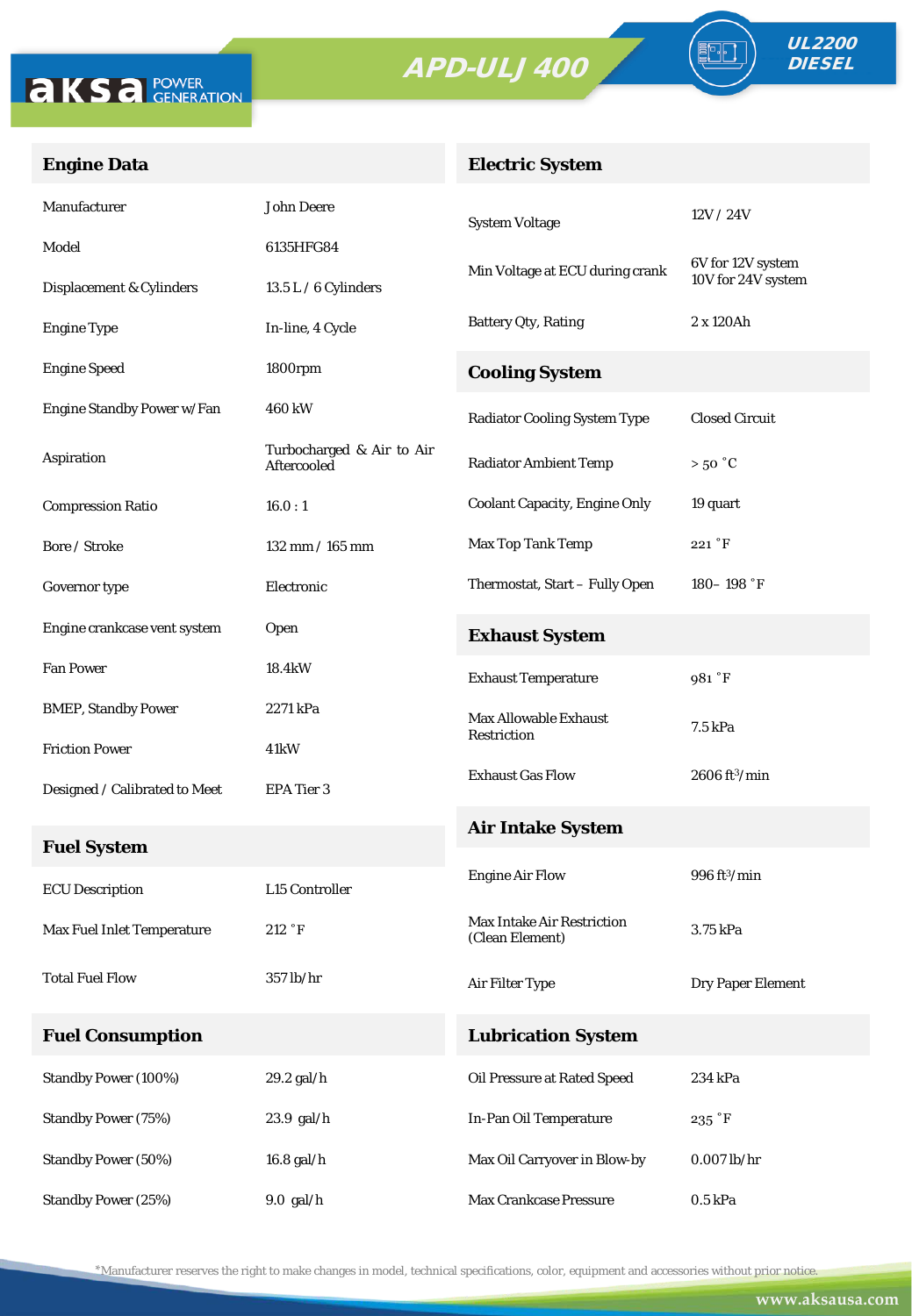**Controller Data**



### **Alternator Data**

| Manufacturer                                    | <b>Stamford</b>         | Manufacturer                                               | <b>DSE</b> |  |  |
|-------------------------------------------------|-------------------------|------------------------------------------------------------|------------|--|--|
| <b>Standards</b>                                | <b>BS EN 60034</b>      | Model                                                      | 7320 MK II |  |  |
| <b>Control System</b>                           | <b>PMG</b>              | <b>Controller Features &amp; Benefits</b>                  |            |  |  |
| A.V.R.                                          | <b>MX341</b>            | Microprocessor controlled, UL & NFPA110 Compatible         |            |  |  |
| <b>Voltage Regulation</b>                       | ±1%                     | License free PC Software (Non-proprietary Software)        |            |  |  |
| <b>Insulation System</b>                        | Class H                 | IP65 rating offers increased resistance to water ingress   |            |  |  |
|                                                 | IP23                    | Modules can be integrated to building management systems   |            |  |  |
| Protection                                      |                         | Real time clock provides accurate event log                |            |  |  |
| <b>Rated Power Factor</b>                       | 0.8                     | Four line back-lit LCD text display                        |            |  |  |
| <b>Stator Winding</b>                           | Double Layer Concentric | Five key menu navigation, two wire start/stop at Auto mode |            |  |  |
| <b>Two Thirds</b><br><b>Winding Pitch</b>       |                         | Front panel editing with PIN protection                    |            |  |  |
|                                                 |                         | Support up to three remote display modules                 |            |  |  |
| <b>Winding Leads</b>                            | 12                      | Configurable timers and alarms                             |            |  |  |
| <b>Telephone Interference</b>                   | THF $< 2 \%$            | Multiple date and timer scheduler                          |            |  |  |
| <b>Waveform Distortion</b><br>No Load < $1.5\%$ |                         | <b>Integral PLC editor</b>                                 |            |  |  |
|                                                 |                         | 'Protections disabled' feature                             |            |  |  |
| Maximum Over speed                              | $2250$ rev/min          | Load switching (load shedding and dummy load outputs)      |            |  |  |

#### **Battery Charger & Electrical System Data**

| Manufacturer                    | ComAp                 | <b>Protection</b>                        | Instruments                         |
|---------------------------------|-----------------------|------------------------------------------|-------------------------------------|
| Model                           | <b>InteliCharger</b>  | $\checkmark$ Gen. Voltage – under / over | $\checkmark$ Gen. Voltage (L-L/L-N) |
| <b>Input Voltage</b>            | $85V \sim 264V$ AC    | $\checkmark$ Gen. Freq. – under / over   | <b>Gen. Frequency</b>               |
| <b>Output Voltage / Current</b> | 27.2V Float / 2.5A pk | $\checkmark$ Engine Speed – under / over | Engine speed                        |
|                                 |                       | Engine Oil Pressure – low<br>✓           | Oil Pressure                        |

Fully configurable via DSE Configuration Suite PC Software SCADA monitoring via DSE Configuration Suite PC Software

 $\checkmark$  Engine Temp – low / high  $\checkmark$  Water Temperature

 $\checkmark$  Loss of Speed Signal  $\checkmark$  Earth Current

#### **Jacket Water Heater Data**

|                      |                 | $\checkmark$ | Battery Voltage – low / high     | ✓            | <b>Battery Voltage</b>                            |
|----------------------|-----------------|--------------|----------------------------------|--------------|---------------------------------------------------|
| Manufacturer         | <b>Hotstart</b> | $\checkmark$ | <b>Weak Battery</b>              | $\checkmark$ | <b>Run Time</b>                                   |
| Model                | CTM25110-N00    | ✓            | Fail to Start / Stop             | ✓            | <b>Phase Sequence</b>                             |
| <b>Input Voltage</b> | 120V            | $\checkmark$ | <b>Charge Alternator Fail</b>    |              | $\checkmark$ Power monitoring<br>(kWh/kVAh/kVArh) |
| Power                |                 | $\checkmark$ | Over Current & Load<br>(kW/kVAr) | $\checkmark$ | Power<br>(kWh/kVAh/kVArh)                         |
|                      | 2500W           | $\checkmark$ | <b>Unbalanced Load</b>           |              | $\checkmark$ Power Factor                         |
|                      |                 | ✓            | <b>Independent Earth Fault</b>   | ✓            | <b>Generator Current</b>                          |
|                      |                 | $\checkmark$ | <b>Reverse Power</b>             | ✓            | Generator Load (%)                                |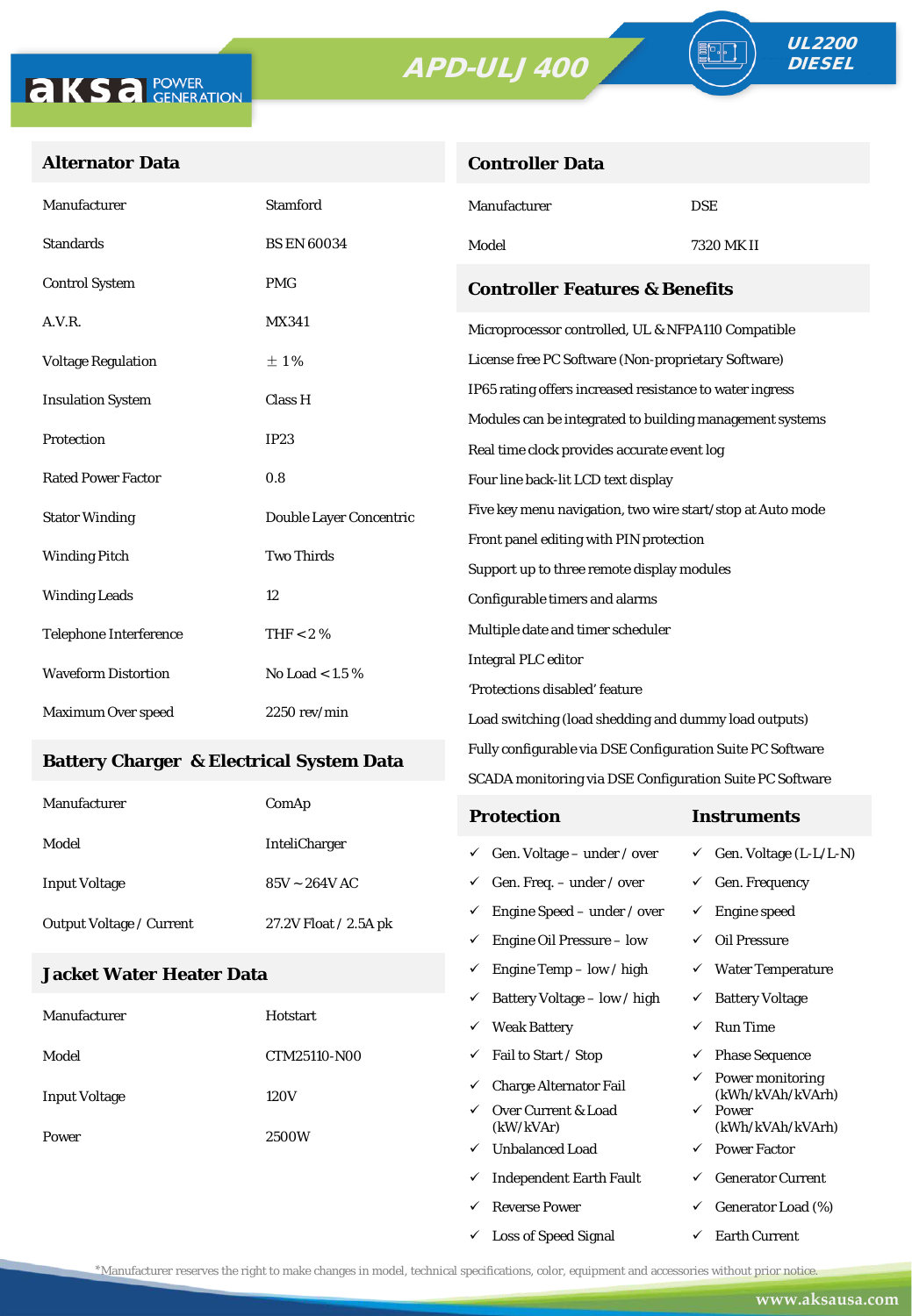



∘⊪

| <b>Enclosure Features</b>                                    | <b>Enclosure Features</b>                                    |
|--------------------------------------------------------------|--------------------------------------------------------------|
| $\checkmark$ Heavy Duty Steel / Aluminum Structure           | $\checkmark$ Internally Mounted Exhaust System with Rain Cap |
| $\checkmark$ E-Stop on Enclosure                             | $\checkmark$ Coolant Fill Cap                                |
| $\checkmark$ Control Panel Eliminated from Engine Vibrations | $\checkmark$ Removable Base Frame Lifting Hooks              |
| $\checkmark$ Standard Sound Attenuation Foam                 | $\checkmark$ Oil & Coolant Drain Ports                       |
|                                                              |                                                              |

 $\checkmark$ Plastic Covered Corrosion Resistant Locks & Hinges

 $\checkmark$  Easy Access for Maintenance

| <b>Open Skid Gen</b> |            | <b>Level 1 Enclosure</b>            |                    | <b>Level 2 Enclosure</b>            |                    |
|----------------------|------------|-------------------------------------|--------------------|-------------------------------------|--------------------|
| Length               | $157.5$ in | Length                              | $205$ in           | Length                              | $224.6$ in         |
| Width w/o lift hooks | 74.8 in    | Width w/o lift hooks                | $77$ in            | Width w/o lift hooks                | $77$ in            |
| Height               | $71$ in    | Height                              | 89.9 in            | Height                              | 89.9 in            |
| Dry Weight           | 8975 lb    | Dry Weight                          | 12400 lb           | Dry Weight                          | 12775 lb           |
|                      |            | <b>Sound Pressure</b><br>@ 7 meters | $77 \text{ dB}(A)$ | <b>Sound Pressure</b><br>@ 7 meters | $75 \text{ dB(A)}$ |



# **Fuel Tank - UL142 Listed Base Design**

| <b>Size</b>               | 24hr (665gal) | 48hr (1400gal) | 72hr (2100gal) |
|---------------------------|---------------|----------------|----------------|
| Dimensions $(L/W/H)$ (in) | 225/74.8/15.5 | 225/74.8/29.5  | 260/74.8/36    |
| Weight (lb)               | 2900          | 3800           | 4710           |